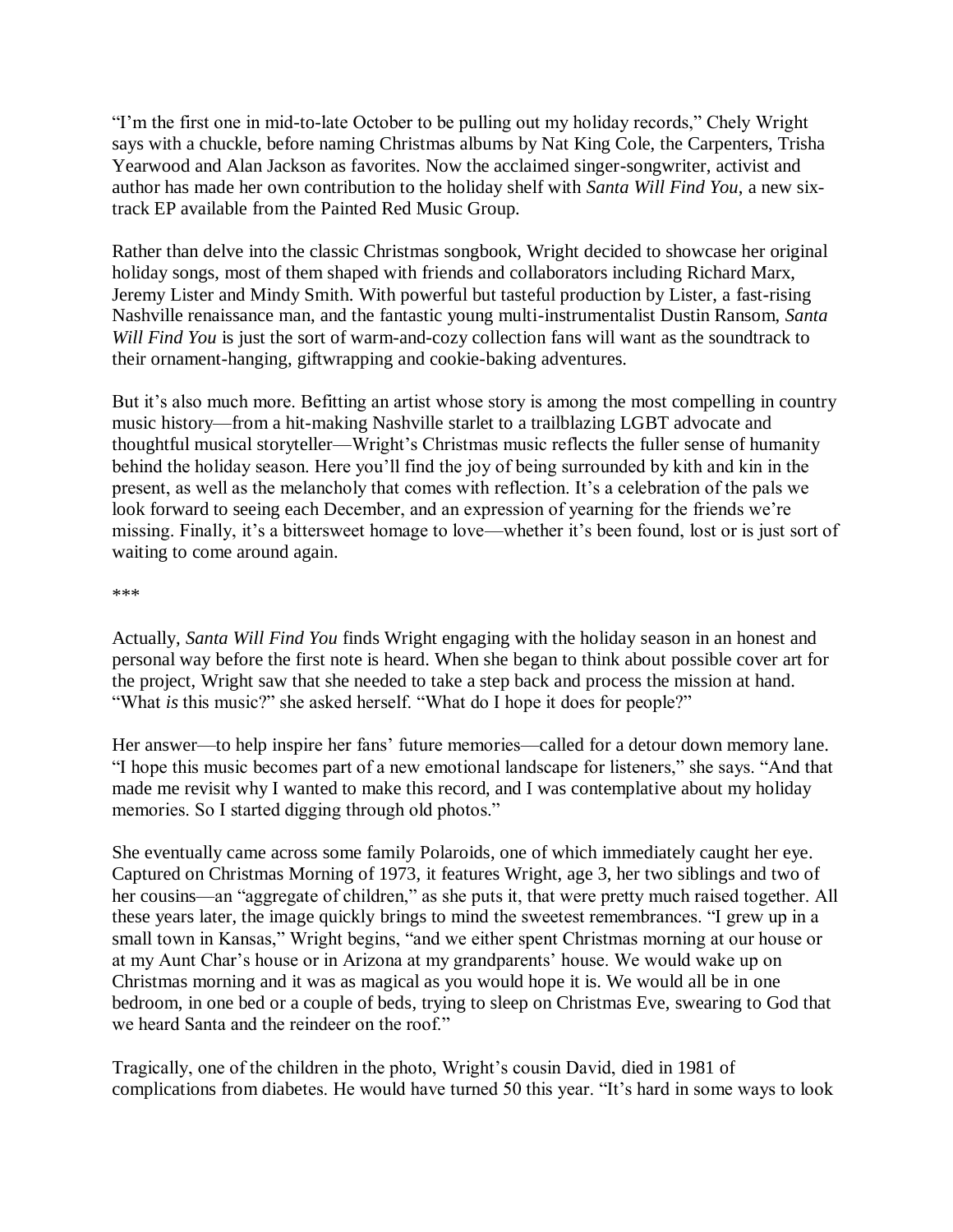at the photo, and really kind of comforting in other ways," Wright says. "We all miss David very much, and it's pretty painful to have him gone." When she called David's mother, her Aunt Char, to ask if it'd be OK to use the image, the response was instantaneous and effusive. "She said, 'Oh, I love it, I love it. He was a star,'" Wright recalls brightly. "It's a neat way to honor the history of our family."

With the title track, "Santa Will Find You," Wright honors the family she's built with wife Lauren Blitzer and their twin boys, George and Everett, while also nodding to her experiences as a uniquely gifted tunesmith. Co-written with the singer-songwriter Mindy Smith, who introduced "Santa Will Find You" on her 2007 album *My Holiday*, the song can be read as both a wistful paean to our servicemen and women deployed overseas, and a window into a child's mind on Christmas Eve. By way of illustration, Wright tells a story of Christmas 2017: "My wife and I and our two little boys were in Pennsylvania, at her grandfather's house for Christmas. In the weeks leading up to Christmas Day, our boys were totally, 1,000-percent freaked out that Santa would not know where to bring their presents. It's a real thing that kids are concerned about!"

Another Wright original that the singer reclaims on this EP is the leadoff cut, "It Really Is (A Wonderful Life)." She wrote it alone, on a quiet, post-breakup Christmas Eve in 2005, and initially sent a demo version out to her fan club via email, as a holiday gift. But the tune eventually "took on a life of its own in a really beautiful way," Wright says, and became part of Smith's holiday album and the Indigo Girls' 2010 disc *Holly Happy Days*. So Wright found herself in a sort of fortunate predicament: It was her song, but it'd already been covered gorgeously by her dear friends. Enter producers Lister and Ransom, who construct a delightful treatment that manages to conjure up the period quirks of '60s pop while sounding wholly modern. "The fact that they carved not a new path but an entirely new interstate for my song," Wright says, "it just blew my mind and made me so grateful."

In the late 90's, Wright and Richard Marx began collaborating as co-writers and co-producers and their decades-long friendship has deepened as they continue to write together and are "creative sounding boards" for one another's works-in-progress. On *Santa Will Find You* they team up on two co-written gems. "Happy New Year, Old Friend" is a torchy, after-hours rumination on that time of year that's "both the end of something and the beginning of something, which is a really interesting handoff," Wright says. Perhaps even more interesting is the versatility of the song's intent, with a message equally applicable to platonic pals or a deeply romantic pair. Marx's iconic voice sidles up to Wright's on "Christmas Isn't Christmas Time," which, with its "Be My Baby" beat and uplifting orchestral backing, is state-of-the-art pop craftsmanship that simply demands repeat listens. (If the Phil Spector-inspired touches aren't obvious enough, a "Spector Version" of the song is included as a bonus cut—and rock history buffs should prepare to grin from ear to ear.) Longtime fans will find comfort in "Can't Believe It's Christmas," a Wright/Lister effort whose contemporary Nashville vibe evokes the singer's hits of the late '90s and early 2000s.

**\*\*\***

Wright's résumé reads like the fulfillment of every dream a wide-eyed Nashville hopeful could muster up: her first major-label deal in 1993; the Academy of Country Music's Top New Female